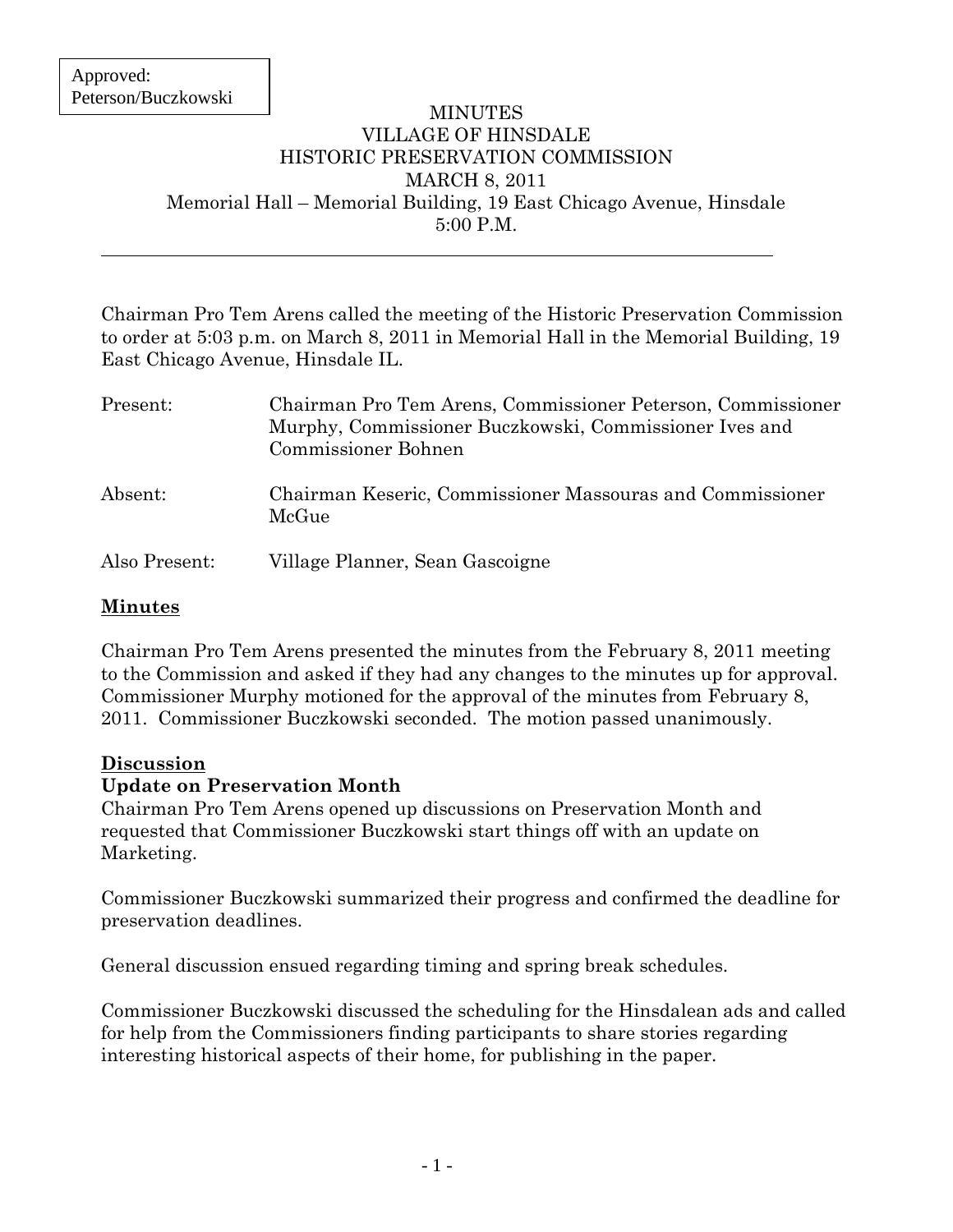Chairman Arens questioned if there was any interest in advertising outside of the Hinsdalean.

Commissioner Bohnen indicated that he could work with Commissioner Buczkowski to create a flyer to post around town. He then indicated that Deeda Cordin had expressed interest in designing a flyer for Preservation Month next year if they could give her some direction as to what they wanted.

General discussion ensued regarding the promotion of the different contests and the preservation awards.

Commissioner Buczkowski asked how to get a hold of historical nominations if they wanted to use those for marketing.

Mr. Gascoigne indicated he still had the folders containing all nominations and he could send her pictures of past winners to use for advertising.

Chairman Arens asked how the judging was going.

Commissioner Murphy asked for a status on the list of homes she had distributed last month.

Discussion ensued regarding the judging and the Commissioner's progress.

Commissioner Murphy indicated that she didn't foresee any problem with the judges.

Commissioner Peterson summarized the progress he and Commissioner Bohnen had made on the prizes. He explained that the idea was to award certificates to winners for art lessons and sessions at a photography studio.

General discussion ensued regarding the prizes and how they would be allocated.

Chairman Arens requested clarification regarding the contests and who was doing what.

Mr. Gascoigne explained last year's contest and then how that played into the switch for the locations of this year's contests.

General discussion ensure regarding the clarification of the contests.

Chairman Arens indicated that the change in locations for the contests would result in new promotional posters needing to be created.

Mr. Gascoigne indicated that he had already done that and distributed all that information last month to the sub-committees affected by the changes.